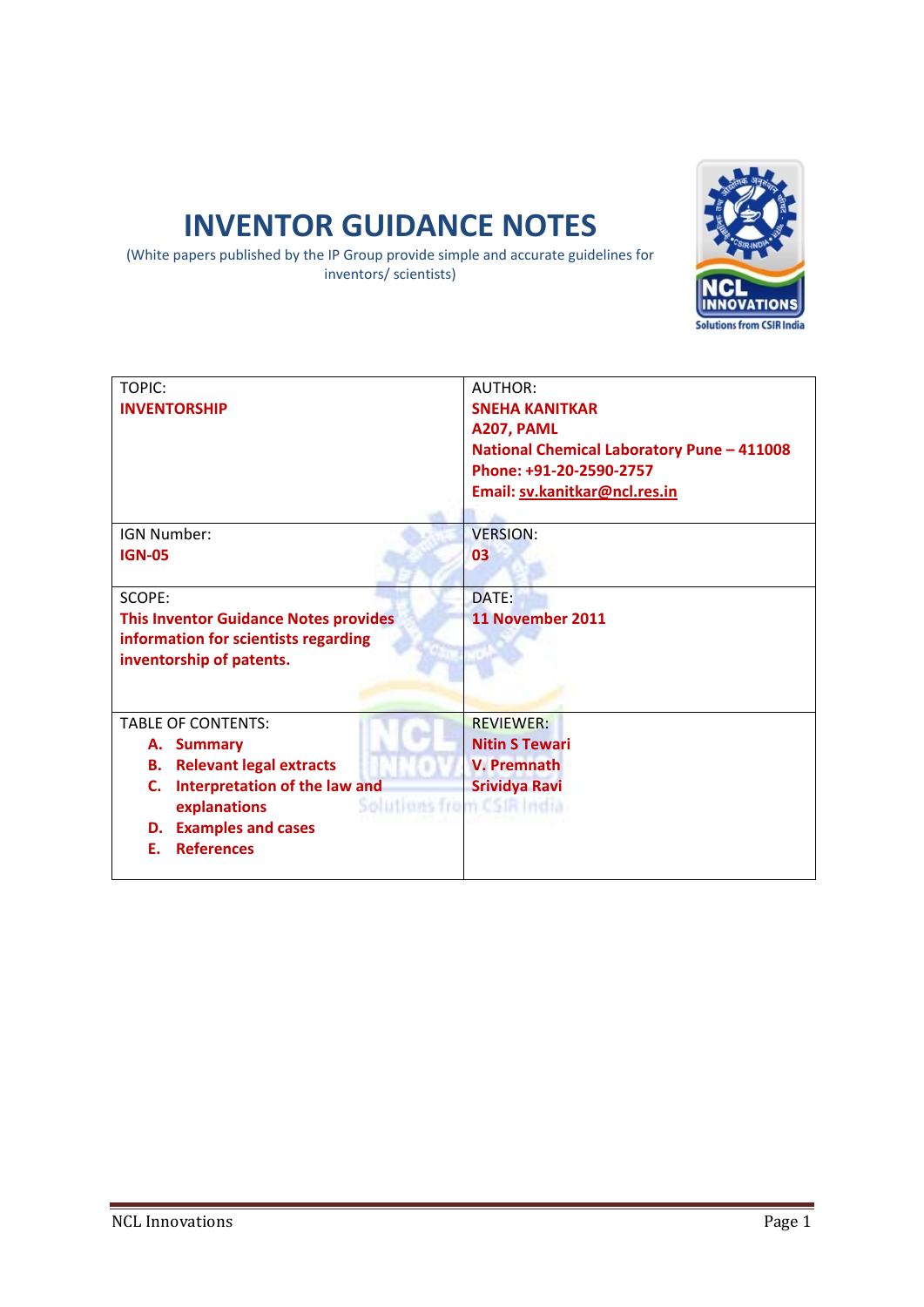# **A. SUMMARY:**

[The rules and guidelines for determining inventors are established by laws and judicial decisions and can differ from country to country]

### **WHO IS AN INVENTOR?**

**CONCEPTION**: An inventor is a person who made an inventive contribution to the invention as defined by the claims of the patent application. One who has made initial conception of the invention, i.e. the formation of a definitive & permanent idea of the complete & operative invention in his mind

**REDUCTION TO PRACTICE**: Note that the mere reduction of the invention into practice without contributing to the conception of the Idea **doesn't** qualify one to be named as an inventor.

That means: Colleagues, students, research assistants, technicians, mechanists, or their Supervisors [including those who gather essential data or construct a practical embodiment of the invention] aren't inventors unless they have made an inventive contribution.

Thus, someone participating in the reduction to practice AND contributing to the final, complete conception is an inventor, but participation only in the "reduction to practice" does not warrant inventorship.

**CO‐INVENTORS**: In case of joint inventors, each inventor should have made conceptual contribution to at least one claim of the invention.

Inventorship is determined on a claim‐by‐claim basis. Thus, if a claim is abandoned during examination of the patent, inventorship is re‐assessed. If an inventor was named for the purposes of that claim alone, then that inventor is removed by request of the applicant.

All inventors of a patent are awarded equal rights.

## **WHO IS NOT AN INVENTOR?**

An individual is not an inventor if he:

- Merely suggested an idea without a way to implement the idea,
- Contributed an obvious element to the invention,
- Only followed instructions in working on the invention,
- Participated in consultations about the invention before or after
- Is the first importer of an invention into India, or a person to whom an invention is first communicated from outside India
- Is the HOD or head of a Research group, but his inventive contribution was zero.
- Only makes changes to the production method while reducing the invention to practice.

As sometimes occurs, the original conception provides a prototype or basis for the invention but does not represent the final invention which is eventually claimed. An inventor can seek the help of others when perfecting the invention without the helper necessarily becoming an inventor.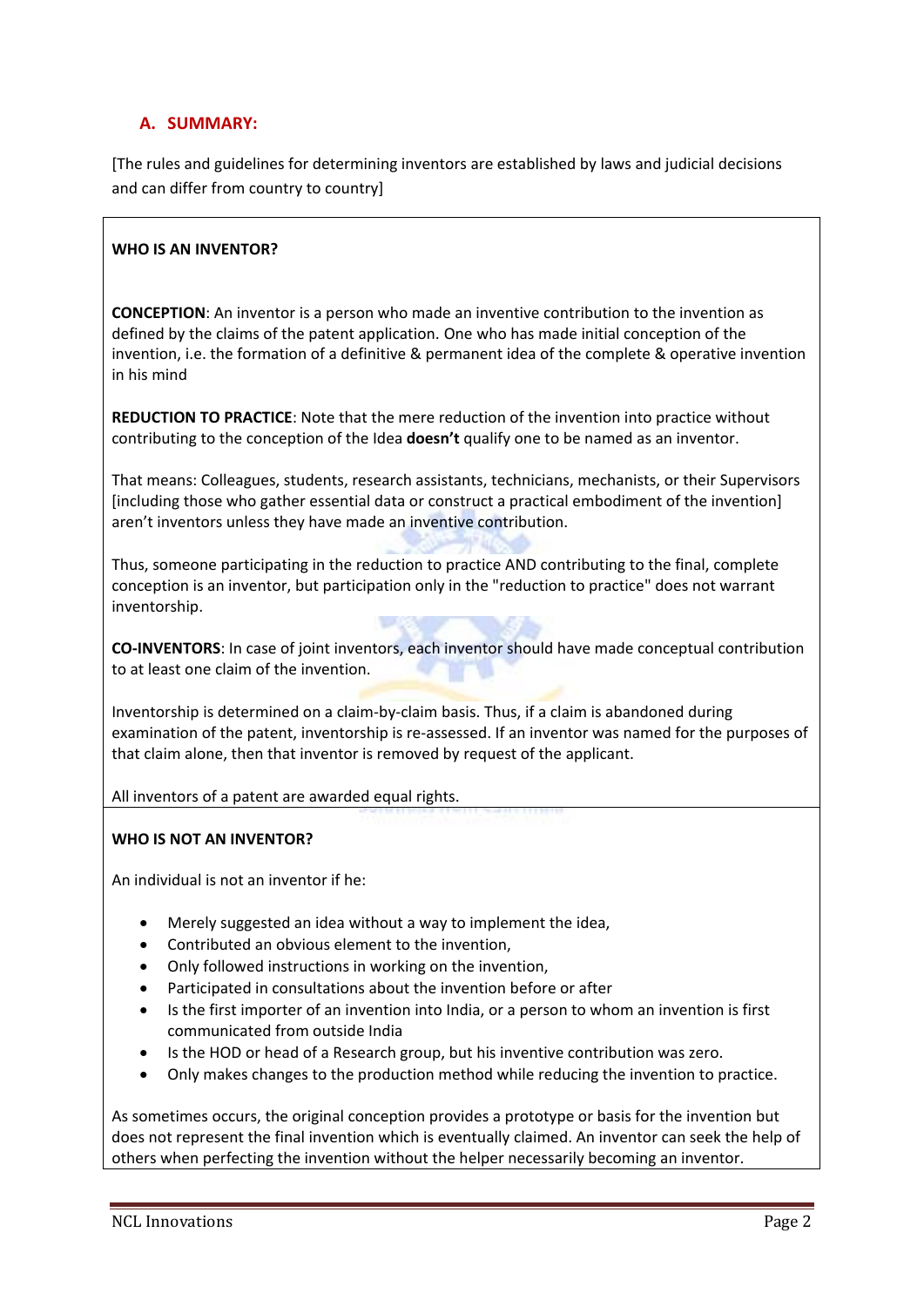## **B. RELEVENT LEGAL EXTRACTS:**

| <b>COUNTRY &amp; LAW:</b>                 | <b>LEGAL EXCERPTS:</b>                                                                                                                                                                                                                                                                                                                                                                                                                                                                                                                                                                                                                                                                                                                                                                                                                                                                                                                                                                                                                                                                                                                                                                                                                                                                                                                                |
|-------------------------------------------|-------------------------------------------------------------------------------------------------------------------------------------------------------------------------------------------------------------------------------------------------------------------------------------------------------------------------------------------------------------------------------------------------------------------------------------------------------------------------------------------------------------------------------------------------------------------------------------------------------------------------------------------------------------------------------------------------------------------------------------------------------------------------------------------------------------------------------------------------------------------------------------------------------------------------------------------------------------------------------------------------------------------------------------------------------------------------------------------------------------------------------------------------------------------------------------------------------------------------------------------------------------------------------------------------------------------------------------------------------|
| 1. INDIA:<br>[INDIAN PATENT ACT, 1970]    | S 2(y) "true and first inventor" does not include either the first importer of an invention into India, or a person to whom an invention<br>is first communicated from outside India.                                                                                                                                                                                                                                                                                                                                                                                                                                                                                                                                                                                                                                                                                                                                                                                                                                                                                                                                                                                                                                                                                                                                                                 |
|                                           | S 6. Persons entitled to apply for patents<br>(1) Subject to the provisions contained in section 134, an application for a patent for an<br>invention may be made by any of the following persons, that is to say, $-$<br>(a) by any person claiming to be the true and first inventor of the invention;<br>(b) by any person being the assignee of the person claiming to be the true and first inventor in respect of the right to make such an<br>application;<br>(c) By the legal representative of any deceased person who immediately before his death was entitled to make such an application.<br>(2) An application under sub-section (1) may be made by any of the persons referred to therein either alone or jointly with any other                                                                                                                                                                                                                                                                                                                                                                                                                                                                                                                                                                                                       |
|                                           | person.<br>S 50. Rights of co-owners of patents<br>(1) Where a patent is granted to two or more persons, each of those persons shall, unless an agreement to the contrary is in force, be<br>entitled to an equal undivided share in the patent.<br>(2) Subject to the provisions contained in this section and in section 51, where two or more persons are registered as grantee or<br>proprietor of a patent, then, unless an agreement to the contrary is in force, each of those persons shall be entitled, by himself or his<br>agents, to [the rights conferred by section 48] for his own benefit without accounting to the other person or persons.<br>(3) Subject to the provisions contained in this section and in section 51 and to any agreement for the time being in force, where two<br>or more persons are registered as grantee or proprietor of a patent, then, a licence under the patent shall not be granted and a share<br>in the patent shall not be assigned by one of such persons except with the consent of the other person or persons.                                                                                                                                                                                                                                                                                 |
| 2. UNITED STATES:<br>$[35 \text{ U.S.C}]$ | 35 U.S.C. 116 Inventors.<br>When an invention is made by two or more persons jointly, they shall apply for patent jointly and each make the required oath,<br>except as otherwise provided in this title. Inventors may apply for a patent jointly even though (1) they did not physically work<br>together or at the same time, (2) each did not make the same type or amount of contribution, or (3) each did not make a contribution<br>to the subject matter of every claim of the patent.<br>If a joint inventor refuses to join in an application for patent or cannot be found or reached after diligent effort, the application may<br>be made by the other inventor on behalf of himself and the omitted inventor. The Director, on proof of the pertinent facts and after<br>such notice to the omitted inventor as he prescribes, may grant a patent to the inventor making the application, subject to the same<br>rights which the omitted inventor would have had if he had been joined. The omitted inventor may subsequently join in the<br>application.<br>Whenever through error a person is named in an application for patent as the inventor, or through an error an inventor is not named<br>in an application, and such error arose without any deceptive intention on his part, the Director may permit the application to be |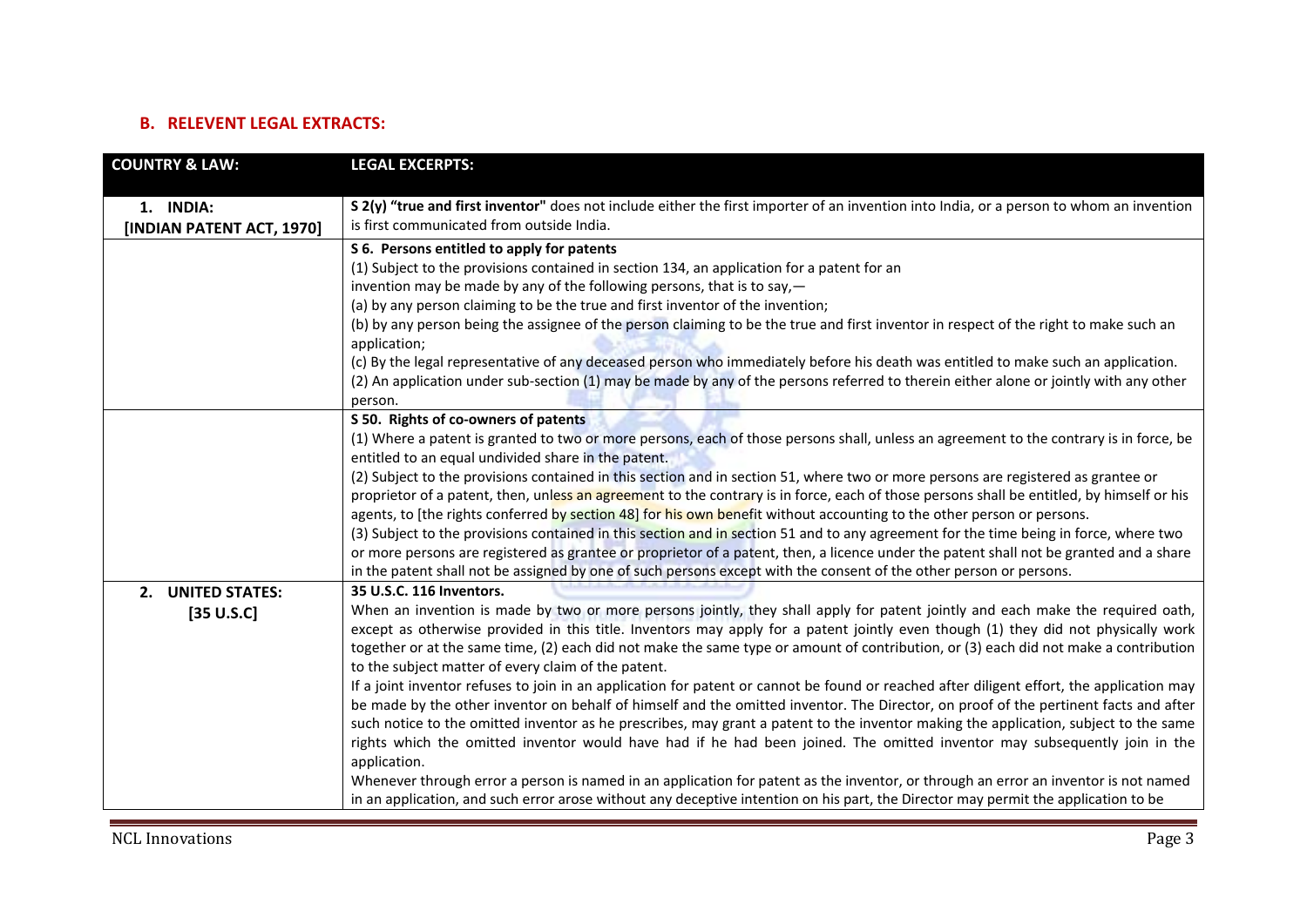|                                                                                                                                           | amended accordingly, under such terms as he prescribes.                                                                                                                                                                                                                      |  |  |  |  |
|-------------------------------------------------------------------------------------------------------------------------------------------|------------------------------------------------------------------------------------------------------------------------------------------------------------------------------------------------------------------------------------------------------------------------------|--|--|--|--|
|                                                                                                                                           | 35 U.S.C. 117 Death or incapacity of inventor.                                                                                                                                                                                                                               |  |  |  |  |
|                                                                                                                                           | Legal representatives of deceased inventors and of those under legal incapacity may make application for patent upon compliance                                                                                                                                              |  |  |  |  |
|                                                                                                                                           | with the requirements and on the same terms and conditions applicable to the inventor.                                                                                                                                                                                       |  |  |  |  |
|                                                                                                                                           | 35 U.S.C. 118 Filing by other than inventor.                                                                                                                                                                                                                                 |  |  |  |  |
|                                                                                                                                           | Whenever an inventor refuses to execute an application for patent, or cannot be found or reached after diligent effort, a person to<br>whom the inventor has assigned or agreed in writing to assign the invention or who otherwise shows sufficient proprietary interest in |  |  |  |  |
|                                                                                                                                           |                                                                                                                                                                                                                                                                              |  |  |  |  |
|                                                                                                                                           | the matter justifying such action, may make application for patent on behalf of and as agent for the inventor on proof of the                                                                                                                                                |  |  |  |  |
|                                                                                                                                           | pertinent facts and a showing that such action is necessary to preserve the rights of the parties or to prevent irreparable damage; and                                                                                                                                      |  |  |  |  |
|                                                                                                                                           | the Director may grant a patent to such inventor upon such notice to him as the Director deems sufficient, and on compliance with                                                                                                                                            |  |  |  |  |
|                                                                                                                                           | such regulations as he prescribes.                                                                                                                                                                                                                                           |  |  |  |  |
|                                                                                                                                           | 35 U.S.C. 262 Joint owners.                                                                                                                                                                                                                                                  |  |  |  |  |
|                                                                                                                                           | In the absence of any agreement to the contrary, each of the joint owners of a patent may make, use, offer to sell, or sell the                                                                                                                                              |  |  |  |  |
|                                                                                                                                           | patented invention within the United States, or import the patented invention into the United States, without the consent of and                                                                                                                                             |  |  |  |  |
|                                                                                                                                           | without accounting to the other owners.                                                                                                                                                                                                                                      |  |  |  |  |
| 3. EUROPE:                                                                                                                                | Article 59                                                                                                                                                                                                                                                                   |  |  |  |  |
| [EPC]                                                                                                                                     | <b>Multiple applicants</b>                                                                                                                                                                                                                                                   |  |  |  |  |
|                                                                                                                                           | A European patent application may also be filed either by joint applicants or by two or more applicants designating different                                                                                                                                                |  |  |  |  |
|                                                                                                                                           | Contracting States.                                                                                                                                                                                                                                                          |  |  |  |  |
|                                                                                                                                           | Article 60                                                                                                                                                                                                                                                                   |  |  |  |  |
|                                                                                                                                           | Right to a European patent                                                                                                                                                                                                                                                   |  |  |  |  |
| (1) The right to a European patent shall belong to the inventor or his successor in title. If the inventor is an employee, the right to a |                                                                                                                                                                                                                                                                              |  |  |  |  |
|                                                                                                                                           | European patent shall be determined in accordance with the law of the State in which the employee is mainly employed; if the State                                                                                                                                           |  |  |  |  |
|                                                                                                                                           | in which the employee is mainly employed cannot be determined, the law to be applied shall be that of the State in which the                                                                                                                                                 |  |  |  |  |
|                                                                                                                                           | employer has the place of business to which the employee is attached.                                                                                                                                                                                                        |  |  |  |  |
|                                                                                                                                           | (2) If two or more persons have made an invention independently of each other, the right to a European patent therefore shall                                                                                                                                                |  |  |  |  |
|                                                                                                                                           | belong to the person whose European patent application has the earliest date of filing, provided that this first application has been                                                                                                                                        |  |  |  |  |
|                                                                                                                                           | published.                                                                                                                                                                                                                                                                   |  |  |  |  |
|                                                                                                                                           | (3) In proceedings before the European Patent                                                                                                                                                                                                                                |  |  |  |  |
|                                                                                                                                           | Office, the applicant shall be deemed to be entitled to exercise the right to a European patent.                                                                                                                                                                             |  |  |  |  |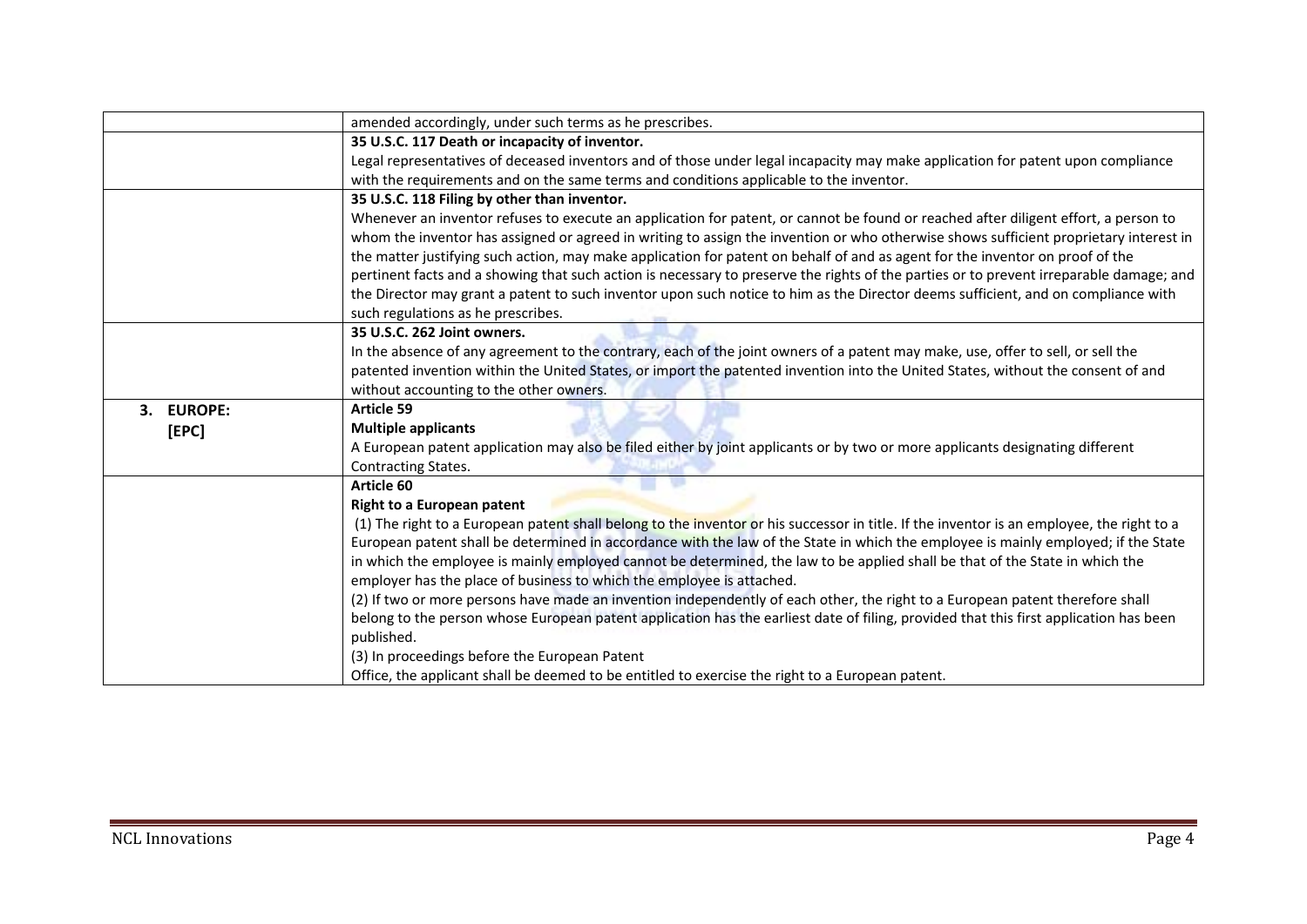# **C. INTERPRETATION OF THE LAWS AND EXPLANATION:**

|                                          | India                                                                                                                                                                                                   | <b>United States</b>                                                                                                                   | <b>Australia</b>                                                                                                                                                                                                                                                                                                                                                         | <b>Europe</b>                                                                                                                                                                                                                    |
|------------------------------------------|---------------------------------------------------------------------------------------------------------------------------------------------------------------------------------------------------------|----------------------------------------------------------------------------------------------------------------------------------------|--------------------------------------------------------------------------------------------------------------------------------------------------------------------------------------------------------------------------------------------------------------------------------------------------------------------------------------------------------------------------|----------------------------------------------------------------------------------------------------------------------------------------------------------------------------------------------------------------------------------|
| Inventor                                 | "True and first inventor" does not<br>$include -$<br>1.the first importer of an<br>invention into India, or<br>2. A person to whom an invention<br>is first communicated from<br>outside India. [S2(y)] | Must make an inventive<br>contribution to the<br>invention as defined by the<br>claims                                                 | As in United States                                                                                                                                                                                                                                                                                                                                                      | Defined by national legislation<br>in Individual EU member<br>countries. It is generally<br>recognized that the actual<br>deviser is the person(s) who<br>contribute(s) to the novelty or<br>inventive step of the<br>invention. |
| <b>Test to determine</b><br>inventorship | Not defined under the Indian<br>Patent Act 1970                                                                                                                                                         | <b>Contribution to overall</b><br>conception of invention<br>2126177<br>Solutions from CSIR1                                           | 'But for' and 'material effect'<br>test. In the 'but for' test: if the<br>invention would not have<br>occurred but for the<br>involvement of a particular<br>person, then that person is an<br>inventor. In the 'material effect'<br>test: a person is defined as an<br>inventor if her contribution had<br>a 'material effect' on the final<br>concept of the invention | Although a patent may issue<br>from the European Patent<br>Office (EPO) and have<br>identical claims in each<br>designated country, the<br>determination of inventorship<br>is made on a country-by-<br>country basis.           |
| Joint inventors                          | An application may be made by<br>any of the persons referred to<br>therein either alone or jointly<br>with any other person. [S6(2)]                                                                    | No need for inventors:<br>- to physically work<br>together;<br>-make same amount or<br>type of contributions;<br>-make contribution to | Allowed under s63 Patents Act<br>1990;<br>If a person solves a problem not<br>recognized by initial inventors;<br>solves a recognized problem<br>that initial inventors had been<br>unable to solve; or produced an                                                                                                                                                      | Recognized in Article 59 of the<br>EPC, may also be filed either<br>by joint applicants or by two<br>or more applicants<br>designating different<br>Contracting States.                                                          |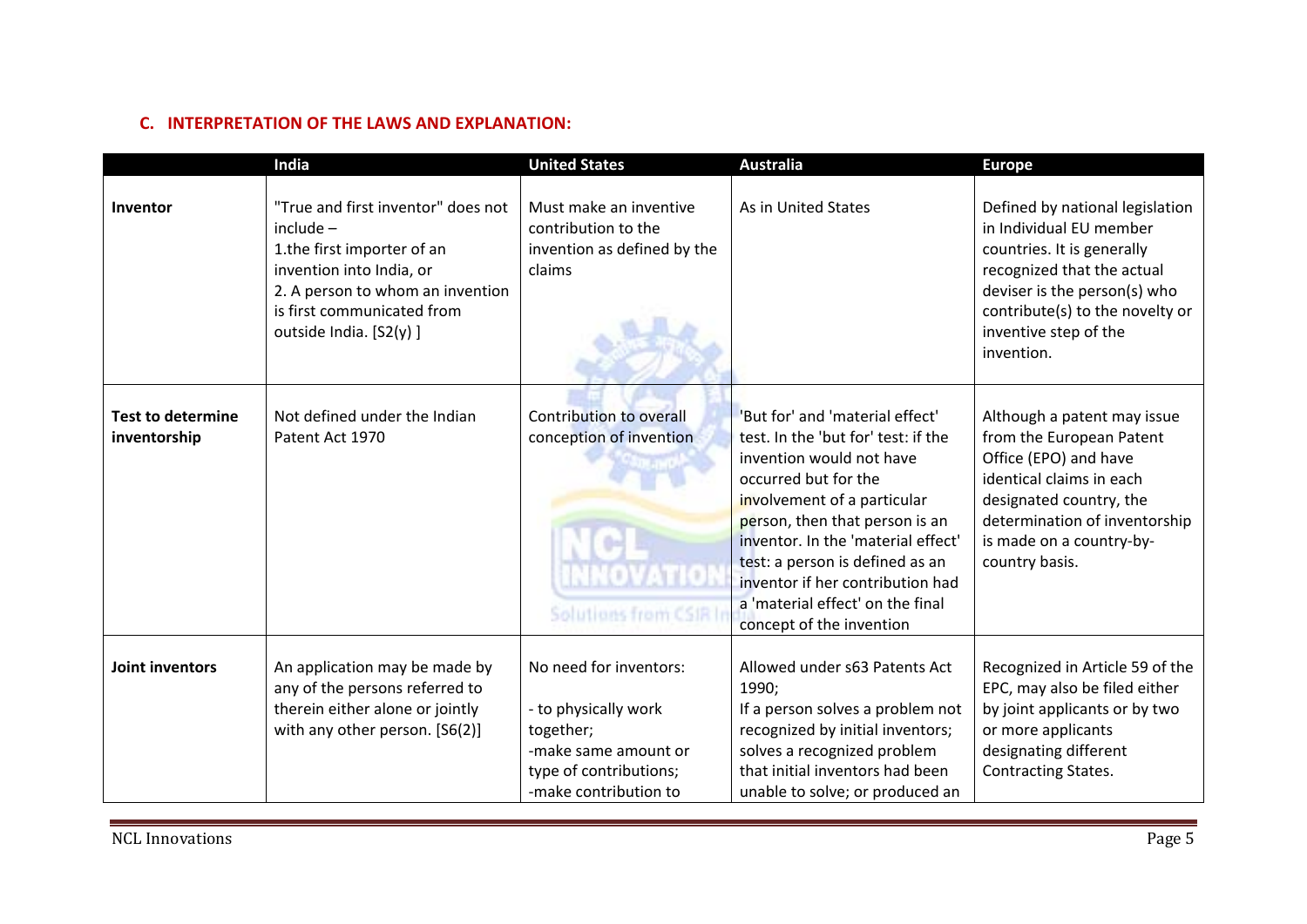|                      |                                                                 | every claim (35 U.S.C. 116)  | advantage not contemplated by<br>the named inventors they are |                                  |
|----------------------|-----------------------------------------------------------------|------------------------------|---------------------------------------------------------------|----------------------------------|
|                      |                                                                 |                              | usually named as joint inventors                              |                                  |
|                      |                                                                 |                              |                                                               |                                  |
| <b>Rights of Co-</b> | Equal undivided share in the                                    | Equal and undivided rights;  | As in United States                                           | Most European countries          |
| owners/Joint         | patent.                                                         | - can be assigned;           |                                                               | require permission of other      |
| <b>Inventors</b>     | - each of those persons shall be                                | - no need to obtain each     | <b>EXCEPT</b>                                                 | inventors before licensing       |
|                      | entitled to the                                                 | inventor's consent for       |                                                               | agreements can be entered        |
|                      | rights for his own benefit without                              | licensing agreements or      | Consent needed from all                                       | into.                            |
|                      | accounting to the other co-                                     | practicing the invention (35 | inventors before any licensing                                |                                  |
|                      | inventors                                                       | U.S.C. 262).                 | agreement can occur (s16                                      |                                  |
|                      | - No licence under the patent can                               |                              | Patents Act 1990).                                            |                                  |
|                      | be granted and no share in the<br>patent can be assigned except |                              |                                                               |                                  |
|                      | with the consent of the all                                     |                              |                                                               |                                  |
|                      | inventors. (S 50)                                               |                              |                                                               |                                  |
|                      |                                                                 |                              |                                                               |                                  |
| <b>Penalty for</b>   | The true inventor can file an                                   | Possibly patent declared     | Same as United States.                                        | Penalties under national         |
| incorrectly naming   | opposition and a plea for                                       | invalid if deception exists. |                                                               | legislation (EPC Article 64(3)). |
| inventors            | revocation of the patent on the                                 | However, most often the      |                                                               | Patent may be declared           |
|                      | grounds that the invention has                                  | court will order a change in |                                                               | invalid.                         |
|                      | been wrongfully obtained from                                   | inventorship.<br>n (o)       |                                                               |                                  |
|                      | him. And the patent may stand                                   |                              |                                                               |                                  |
|                      | amended in the name of the                                      | Solutions from CSIR India    |                                                               |                                  |
|                      | opponent alone or added to                                      |                              |                                                               |                                  |
|                      | existing inventors. If some portion                             |                              |                                                               |                                  |
|                      | of the specification has been                                   |                              |                                                               |                                  |
|                      | contributed by the inventor but                                 |                              |                                                               |                                  |
|                      | not named; the specification may<br>be edited to remove those   |                              |                                                               |                                  |
|                      | portions                                                        |                              |                                                               |                                  |
|                      |                                                                 |                              |                                                               |                                  |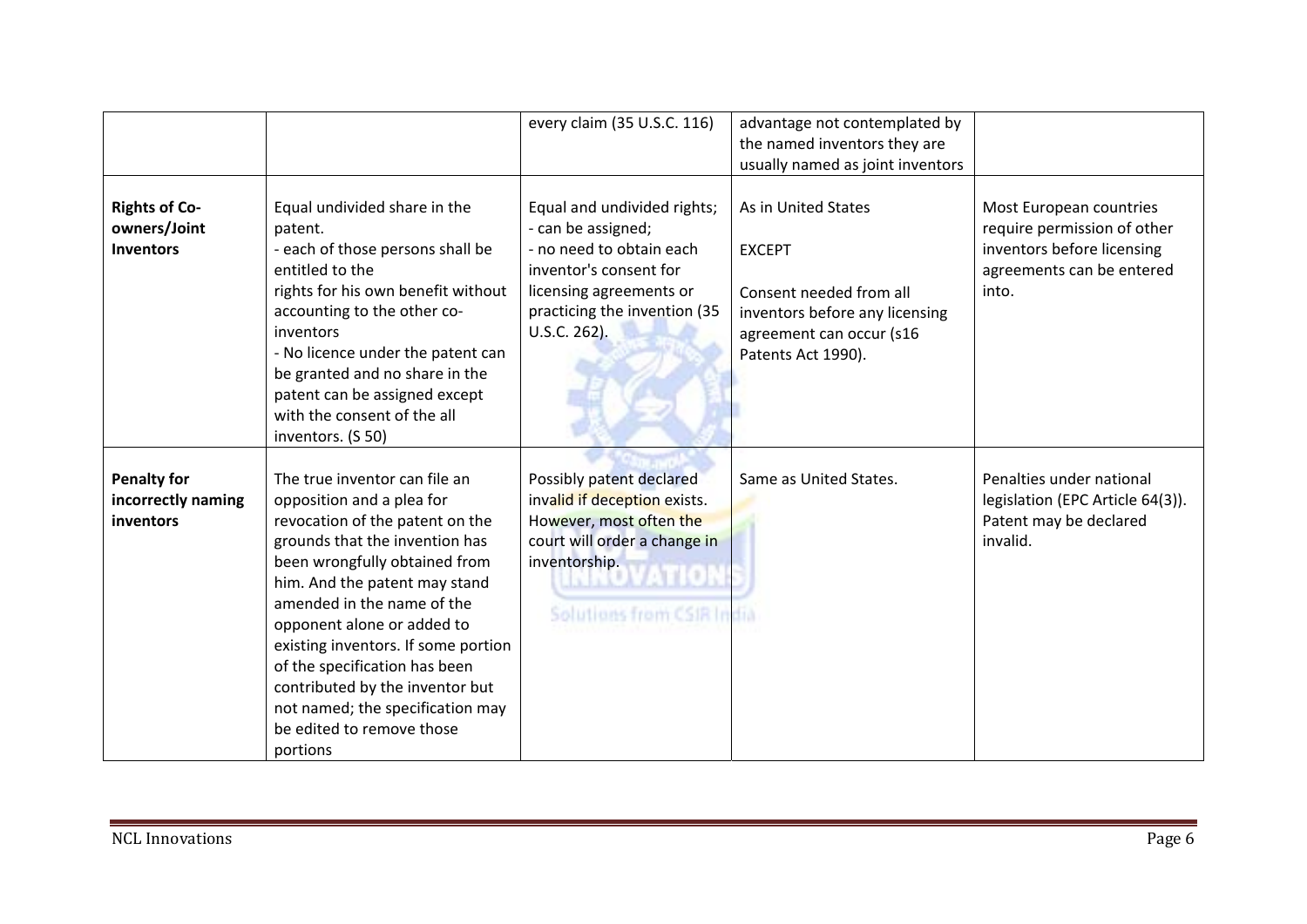## **D. EXAMPLES AND CASES:**

### **USA:**

Ex 1: Simone, a PhD student, constructs a new plasmid according to the scheme devised by her supervisor. She does not become an inventor because she was merely following the directions of her supervisor. Her supervisor is the true inventor.

Ex 2: Tony is a manufacturer who makes a new product according to the specifications given to him by his boss. Tony is not the inventor because he has merely contributed to the reduction to practice. However, if he contributed to the conception of the new product, both he AND his boss would be inventors.

Ex 3: A post-doctoral physicist adds a feature to a prototype which her laboratory is working on. The additional feature will give the prototype another useful purpose. If the new purpose is claimed in the patent application, the post‐doc has contributed to the conception of the invention and, as <sup>a</sup> result, is an inventor.

Ex 4: Lisa and Margaret are co-inventors and thus, co-owners of the rights to an invention. Bart seeks the permission of Lisa to use it. Lisa does not have to consult Margaret in regards to Bart being able to use the invention. She can allow Bart to use the invention without seeking Margaret's permission. (Note: If Lisa and Margaret have assigned their rights in the invention to their employer, as is often the case in an employment agreement, Bart would have to seek the employer's permission).

Ex 5: Dr Buick is a scientist employed by General M. University. Dr Buick invents a new system of growing hydroponic plants and wishes to patent the invention. Dr Buick is the inventor of the system and is named as such on the patent application. However given that the system was developed at General M. University in the course of Dr Buick's employment, General M. University will be the owner of the system. Therefore General M. University will be designated as the assignee on the patent, and has the right to confer licenses to use the patented technology or not.

Case Study 1: In a real-life example, a university graduate student who contributed to an invention was not named as an inventor on the associated patent application. The patent sought to cover transgenic cotton and methods for transforming it. Monsanto was later assigned the patent by her fellow inventors who were named on the application. Monsanto's competitor, Aventis, discovered the unnamed inventor and sought to have her correct the inventorship on the patent and then transfer her rights to the technology to Aventis. She did so and Aventis received the same ownership rights as Monsanto (see section 3.1 on joint inventorship). If the graduate student had been named initially as an inventor, Aventis would have needed <sup>a</sup> license from Monsanto to use the technology.

#### **EUROPE:**

Ex 1: Pierre is <sup>a</sup> French national working in Germany, in the German laboratory of <sup>a</sup> large multinational agricultural biotechnology company, which is incorporated in England. While employed in Germany, Pierre is involved in developing <sup>a</sup> new method of plant transformation. According to the EPC, whether Pierre is an inventor is determined by the national laws of the country where the employer holds his business. At first glance it would appear that Pierre's status would be governed by German law, but the fact that the employer is <sup>a</sup> company which is incorporated in England suggests that the laws of England governing inventorship should apply.